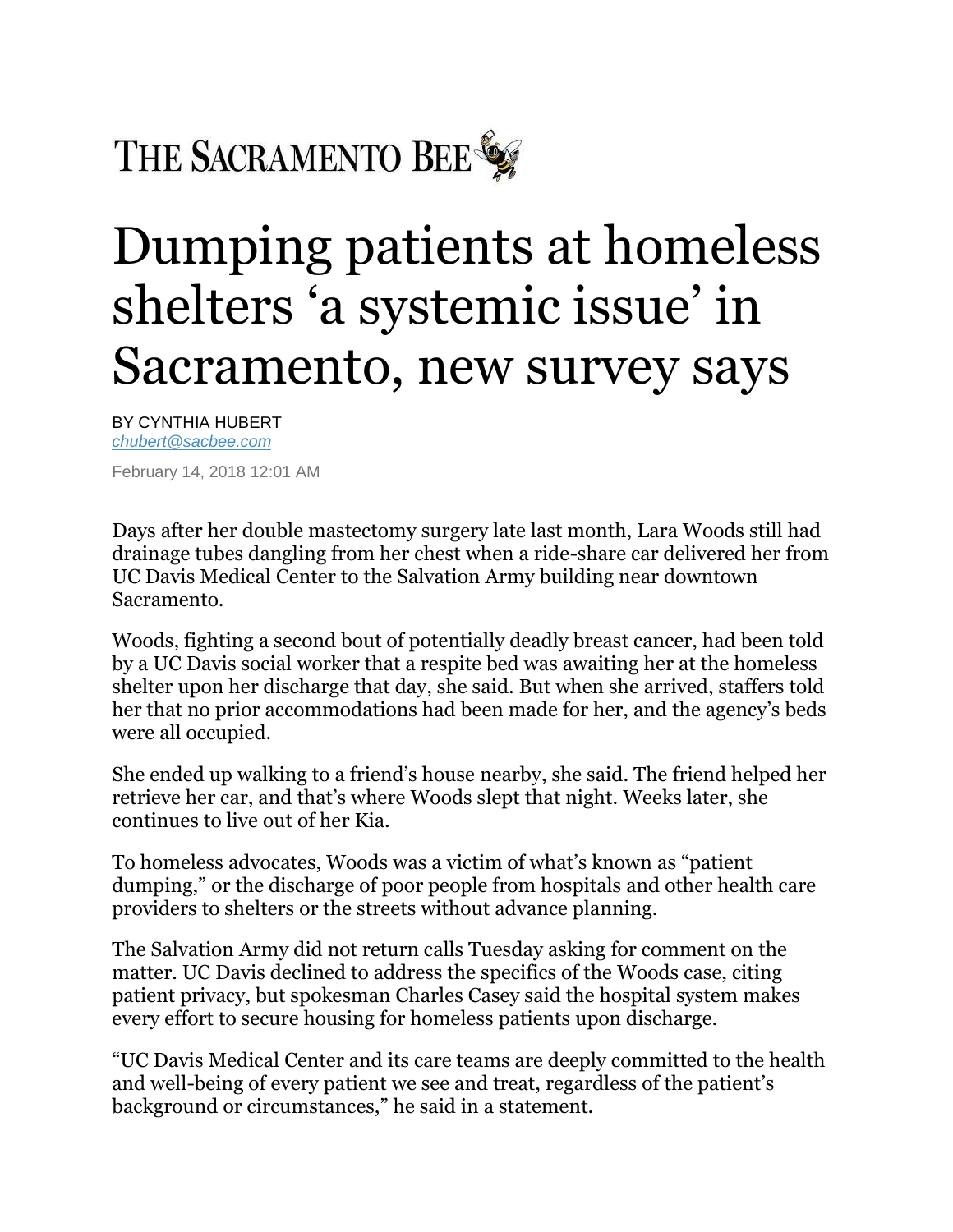Data released this week by a nonprofit advocacy group, the [Sacramento Regional](https://www.srceh.org/)  [Coalition to End Homelessness,](https://www.srceh.org/) suggest that the practice of sending patients to shelters without advance notification is not uncommon.

The organization recently surveyed agencies that serve the poor in the Sacramento area about whether homeless people recently had been dropped off at their organizations – by ambulance, cab or ride share – immediately following discharge from a health care provider and without prior notification. The results were startling, said executive director Bob Erlenbusch.

Thirteen of 20 service providers responded to a poll asking about the practice, Erlenbusch said. Seven of the 13 agencies answered that recently released patients had been delivered to their campuses. One agency reported the practice occurring two or three times a week, and three facilities said it happens about once a week. One said it occurs about every other week, and two estimated that it happens once or twice a year.

In most cases, the agencies said, patients were wearing hospital gowns upon arrival. Many arrived in wheelchairs or on walkers. Some had open wounds.

The facilities or agencies discharging patients included major hospital groups in the Sacramento area and government organizations, according to the survey respondents.

Erlenbusch launched the survey in response [to a Bee story about Arlan Lewis,](http://www.sacbee.com/news/local/homeless/article193308479.html) 78, who was discharged in December from a Woodland Hospital to the Union Gospel Mission in Sacramento, which turned him away because he did not qualify for a bed there. The results of the new poll "paint a horrifying picture of homeless patient dumping," he said.

"Our report underscores that this is a systemic issue for our community, and not a few isolated incidents by a few 'bad actors,'" Erlenbusch said.

Stephen Watters of [First Step Communities,](https://www.firststepcommunities.org/) a nonprofit group that among other things runs the winter sanctuary shelter, in which people are transported to rotating churches to have meals and sleep, said the practice "seems to be happening more and more" in Sacramento.

"I am not in any way callous," Watters said, "but I'm to the point that I'm not shocked anymore because these things happen so often."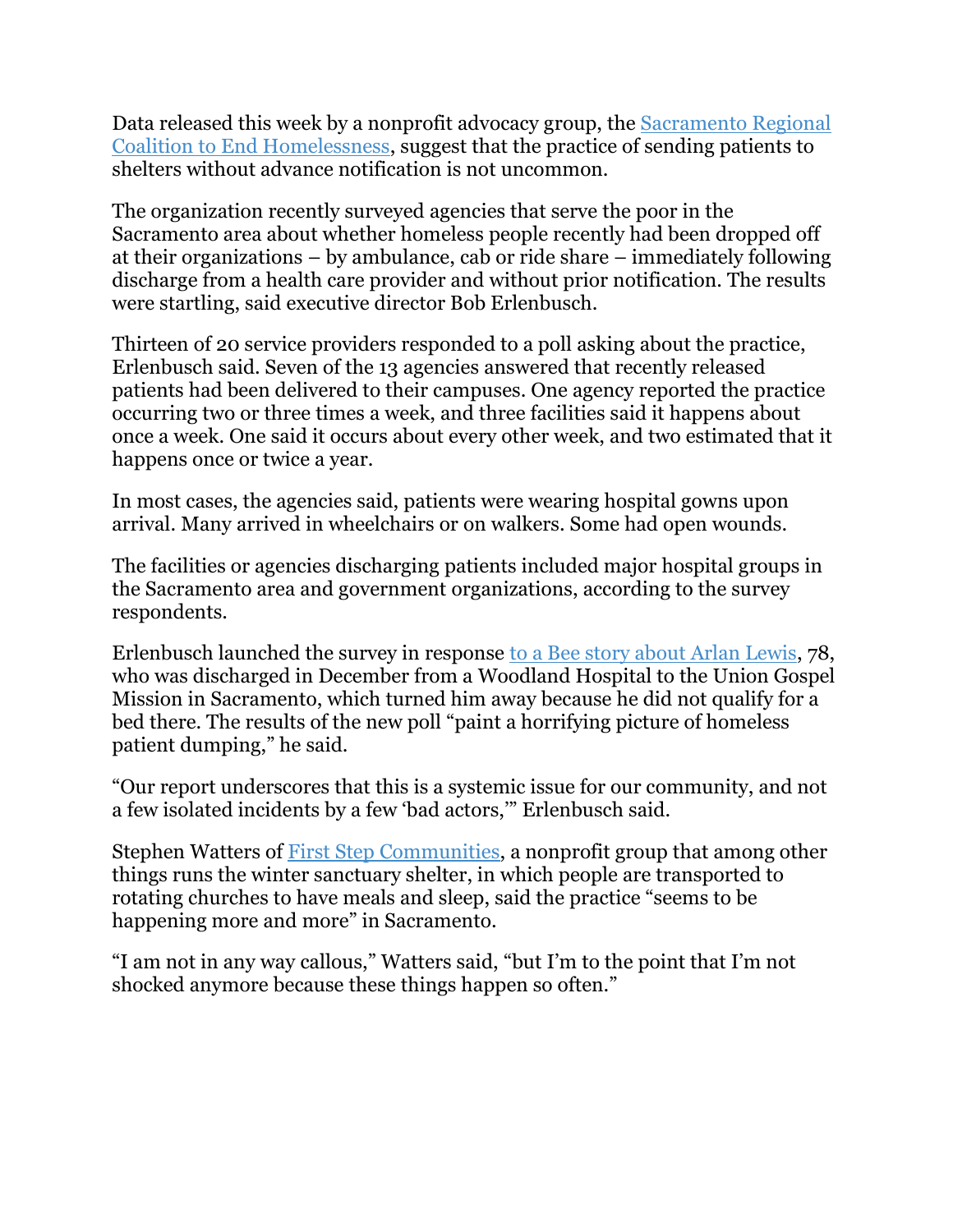Watters said the staff has learned to be on high alert when a vehicle pulls up to drop someone off. "We try to go in and see who is coming to us, who is sending them and what is going on," he said. "Are we the right place for them to be?" In many cases the answer is no, he said. Recently, a ride share service deposited a discharged hospital patient "who could barely stand, much less walk," and therefore was not a candidate for the sanctuary program, Watters said.

"Almost once a day, I hear from a hospital asking if we can take someone," Watters said. "That's OK. We just need a heads up to understand whether the person can succeed in our environment."

California's Health and Safety Code requires hospitals to have a discharge policy for all patients, including those who are homeless. Hospitals must make prior arrangements for patients, placing them either with family, at a care home or at another appropriate agency, the code says. But in a recent interview with The Bee, an official with the California Hospital Association said the task is sometimes difficult for health professionals dealing with people who have no place to live. The problem can be compounded if a patient has mental health issues.

Erlenbusch said he understands the pressures on medical discharge planners who may have few housing options for men and women who are homeless and recovering from injuries and illnesses. But, he said, "it remains immoral and unconscionable to release homeless people to recuperate, sometimes from major surgery, on the streets."

He said he will be asking the city and county to respond with strict enforcement of laws designed to prevent illegal "patient dumping," including hefty fines and possible jail sentences for those responsible.

Mayor Darrell Steinberg, who has made Sacramento's growing homelessness crisis a centerpiece of his administration, said what happened to Woods "should not be the standard in our community. It's just not acceptable."

He said government leaders should review existing laws and hold hospitals accountable for improperly discharging poor people. "These stories should be used as a catalyst for change," he said.

"The ultimate answer to this very complex problem is, of course, more housing for people who need it, and a system that is seamless" in helping people who are without stable housing and recovering from serious medical problems, Steinberg said.

Woods, who said she has been homeless off and on for the past decade because of various issues including health challenges, generally praised UC Davis and its